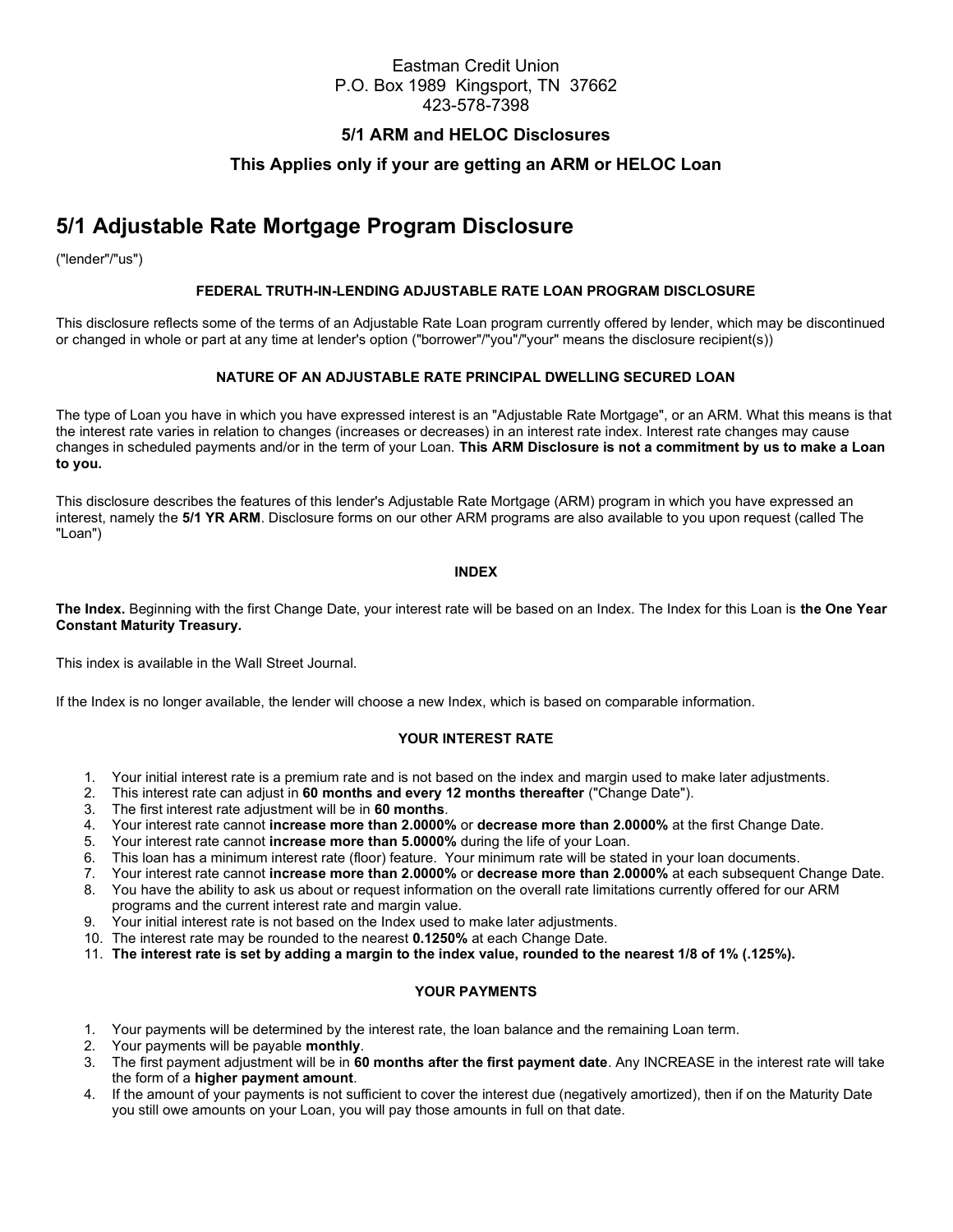## ADDITIONAL FEATURES OF THIS ADJUSTABLE RATE MORTGAGE

Someone buying your principal dwelling may be allowed to assume the remaining balance of your loan based upon the original terms, but only after the initial adjustment period.

#### INTEREST RATE AND PAYMENT EXAMPLE

Your payment can increase or decrease substantially based on periodic changes in the interest rate.

To give you an example of how this loan program would work, if you had a \$10,000 30 yr term loan with an initial rate of 3.00% in effect February 1, 2022, the maximum amount that the interest rate can rise under this program is 5.000 percentage points to 8.00%. If your payments were due monthly and your loan term was for 30 years, your payment could rise from a first-year payment of \$42.16 to a maximum of \$51.97 in the 6th year.

The above example(s) uses a periodic cap of 2.0000% and a life cap of 5.0000% in calculating the maximum interest rate and maximum payment.

#### CALCULATING YOUR PAYMENTS FOR A 30 YEAR LOAN

To see what your payments would be, divide your desired Loan amount by \$10,000; then multiply the payment by that amount. (For example, the monthly payment for a Loan amount of \$93,000.00 would be: 93,000.00 / \$10,000 = 9.3000; 9.3000 40.82 = \$379.63 per payment).

### NOTICE OF INTEREST RATE AND PAYMENT ADJUSTMENTS

You will be notified at least 210, but no more than 240, days before the first payment at the adjusted level is due after the initial interest rate adjustment of the loan. This notice will contain information about the adjustment, including the interest rate, payment amount, and loan balance.

# Home Equity Line of Credit Early Disclosure

This Program Disclosure contains important information about Eastman Credit Union's 15 Year Home Equity Line of Credit. Please read this Program Disclosure and retain it for your records.

General: The 15 Year Home Equity Line of Credit ("HELOC" or "line of credit" or "Account") is a revolving line of credit secured by the borrower's principal residence. The line of credit is a 15 year variable-rate loan with the index based on the Prime Rate as published in the Wall Street Journal.

Availability of Terms: All terms described below are subject to change. If these terms change (other than the Annual Percentage Rate) and, because of that change, you decide not to enter into an agreement with us, you are entitled to a refund of all fees you have paid to us or anyone else in connection with your application.

Security Interest: We will take a mortgage on your home. You could lose your home as the result of your default or your failure to meet your obligations in your agreement with us.

Possible Actions: We can terminate your Account and require you to pay us the entire outstanding balance in one payment, and also charge certain fees if: (1) you engage in fraud or material misrepresentation in connection with your Account; (2) you do not meet the repayment terms; or (3) your action or inaction adversely affects the collateral or our rights in the collateral.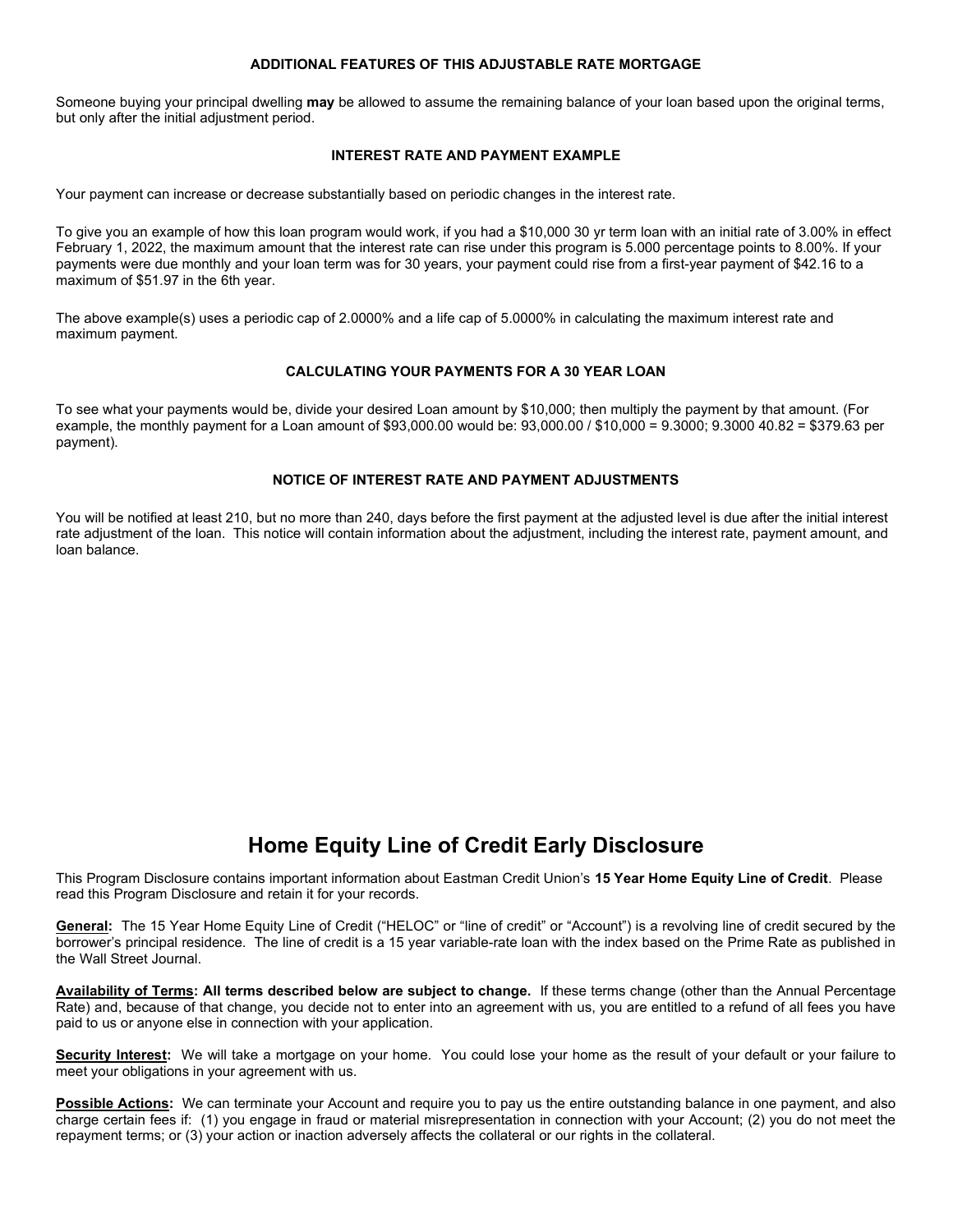In addition, we can refuse to make additional advances or extensions of credit or reduce your credit limit if: (1) the value of the dwelling securing the Account declines significantly below its last appraised value; (2) we reasonably believe you will be unable to meet your repayment requirements because of a material change in your financial circumstances; (3) you are in default of a material obligation of your Agreement; (4) the maximum Annual Percentage Rate has been reached; (5) a regulatory agency has notified us that continued advances would constitute an unsafe and unsound practice; or (6) government action prevents us from imposing the contractual Annual Percentage Rate or impairs our security interest such that its value is less than 120% of the line of credit.

Minimum Payment Requirements: You may obtain advances against your line of credit for up to 180 months and you must make Minimum Monthly Payments based on your current outstanding balance. At the time of each advance, your Minimum Monthly Payment will be established based on the time remaining until the maturity of your Account. Your payment will be calculated after the advance to repay the balance within the payoff period at your current Annual Percentage Rate. Your minimum monthly payment will also change with increases and decreases to the Annual Percentage Rate.

Balloon Payment: If for any reason you do not make adequate payments to fully repay the outstanding principal balance by the Maturity Date, you may be required to make a single balloon payment at maturity. Unless required by law, we are under no obligation to refinance the balloon payment at that time. You may be required to refinance the amount owed with another lender or make the payments from other assets you own. If you do refinance the balloon payment with us, you may have to pay closing costs. In the alternative and at our sole discretion, we may allow you to continue making your regular payments until your balance has been paid. Your payment will also include any other amounts owed, such as amounts past due, late charges, or amounts in excess of your credit limit.

Negative Amortization: If you do not pay the Minimum Monthly Payment in full each month, your payments may not cover the Finance Charges that will accrue and "Negative Amortization" may occur. This means that even though you are making monthly payments, the Finance Charges or other charges (such as late fees) not covered by your payments will increase the amount you owe. This will reduce the equity in your home by increasing the amount of the outstanding balance owed on your loan.

Minimum Payment Example: If you made only the minimum payment due and took no other credit advances, it would take you 15 years to pay off an advance of \$10,000.00 at an ANNUAL PERCENTAGE RATE of 3.500%. To repay your advance, you would make 179 monthly payments of \$ 71.50 and one final payment of \$70.14.

Minimum Transaction Requirements: A credit limit of at least \$10,000.00 is required for this Account. There is no minimum draw required against the available credit.

Fees and Charges: You will be required to pay certain fees to third parties. These fees are estimated at \$400.00. If requested, we will give you an itemized list of the fees you will have to pay to third parties.

If you change your mind about entering into the account within three days of receiving this Disclosure and the brochure "When Your Home Is On The Line: What You Should Know About Home Equity Lines of Credit" in person, or within six days after the day we mail the disclosure and brochure to you, any fees or charges you might have already paid will be refunded.

Property Insurance: You must carry adequate insurance on the property that secures this line of credit. If the property is located in a Special Flood Hazard Area, you will also be required to obtain flood insurance if it is available.

Introductory Discounted Rate: If we offer an introductory discounted rate, it will not be based on the Index or the Margin used to make later adjustments to your rate. Immediately following the Introductory Rate period, the rate will convert to the Annual Percentage Rate then in effect. Thereafter the rate will be variable in accordance with the Variable Rate Information section below.

Variable Rate Information: The line of credit has a variable rate, and the Annual Percentage Rate (corresponding to the periodic rate) and the minimum payment can change as a result. The Annual Percentage Rate includes only interest and does not include other costs. Your initial Annual Percentage Rate is based on an Index Value plus a margin. The Margin is a specific number of percentage points that is added to the Index Value to calculate the Annual Percentage Rate we will apply to the line of credit at origination and when the rate adjusts. You may ask us for the current Index Value and Margin, as well as the current Annual Percentage Rate. After you open a 15 Year HELOC, rate information will be provided on the periodic statements we send to you.

The Index: The Index is the Wall Street Journal published Prime Rate (if published in a range, the highest number in the range will be used). Details of the Prime Rate are located in the "Money Rates" section of the Wall Street Journal and are published daily. Should the index be discontinued or otherwise be made unavailable during the term of your line of credit we will choose a new index that is based on comparable information and will provide you notice of this change.

Rate Changes: Increases and decreases in the Annual Percentage Rate resulting from changes in the Index can occur monthly on the first day of each calendar month during the term of the Account (the "Change Date"). On the first day of each calendar month we will adjust the Annual percentage Rate on the Account subject to the Limits on Rates as set forth below. If there is no change in the Index Value on the Change Date, the Annual Percentage Rate will not change.

Limits on Rates: The maximum Annual Percentage Rate that can apply is 18.00%. Apart from this rate cap there is no limit on the amount the rate can change in any one year period, except that under no circumstances will the rate ever be less than 3.500% per annum.